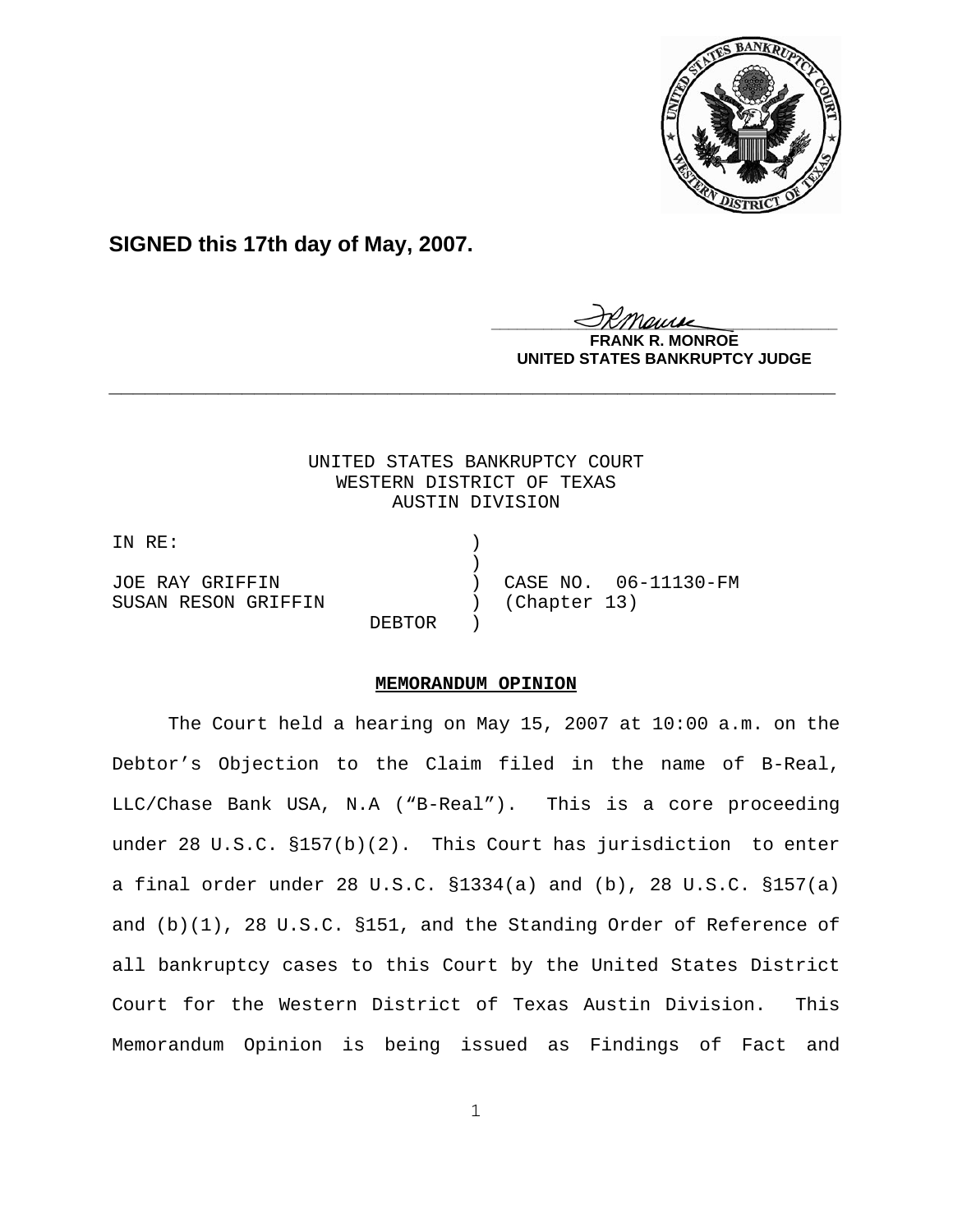Conclusions of Law under Bankruptcy Rules 9014 and 7052.

### **Facts**

This is a Chapter 13 case voluntarily filed by the Debtors on July 27, 2006. B-Real timely filed a proof of claim on December 5, 2006 in the amount of \$3,935.80 for an unsecured credit card indebtedness it had purchased from Chase Bank USA, N.A. The Debtors scheduled Chase Bank (apparently the same account) with the indebtedness of \$6,876.00. The difference in the amounts were not addressed by either party.

Debtors have objected to the proof of claim alleging lack of documentation and no evidence of the transfer between Chase and B-Real.

The original claim was filed using the following creditor name, "B-Real, LLC/Chase Bank USA N.A.". The account summary attached to the original claim was woefully deficient in that it simply had an alleged ending balance without identifying the specific account involved.

In response to the objection B-Real amended its claim attaching MasterCard account summary statements for the Chase Bank account in question for the months of March, April, May, June, July and August 2006. The amended claim also had a sworn declaration of service. It did not, however, have any evidence of transfer from Chase Bank USA, N.A.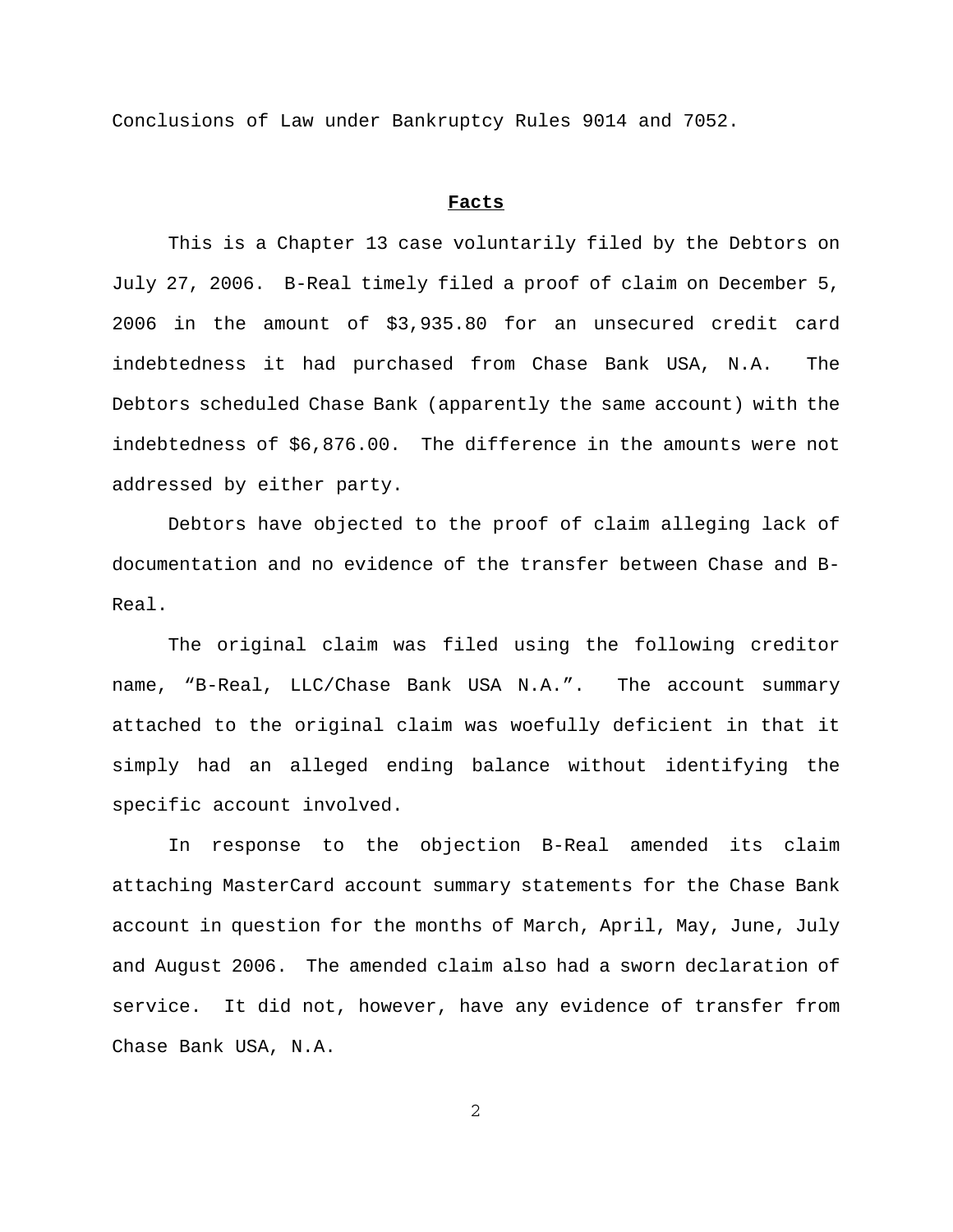#### **Issue**

Does B-Real, LLC have to attach a copy of the assignment of its claim from Chase Bank USA N.A. in order to have its claim allowed in this case?

# **Conclusions of Law**

 Apparently, the credit card companies have begun selling in bulk, and apparently at a steep discount, the accounts for persons who file bankruptcy.

We should begin our inquiry with what the credit card creditor itself must do to prove its claim. It has been held that in order, "for parties to have sufficient information to determine the basis and accuracy of the claim, a summary statement attached to the claim must include:

- (1) the name and account of the debtor or debtors;
- (2) the amount of the debt;

(3) be in the form of a business record or other reliable formats; and

(4) if the claim includes charges such as interest, late fees, and attorney's fees, the summary must include a statement giving a breakdown of those elements."

*In re Armstrong,* 320 B.R. 97, 105 (Bankr. N.D. Tex. 2005). Citing *In re Kemmer,* 350 B.R. 706, 715 (Bankr. E.D. Tenn. 2004) and *In re Cluff,* 313 B.R. 323, 332-34 (Bankr. D. Utah 2004).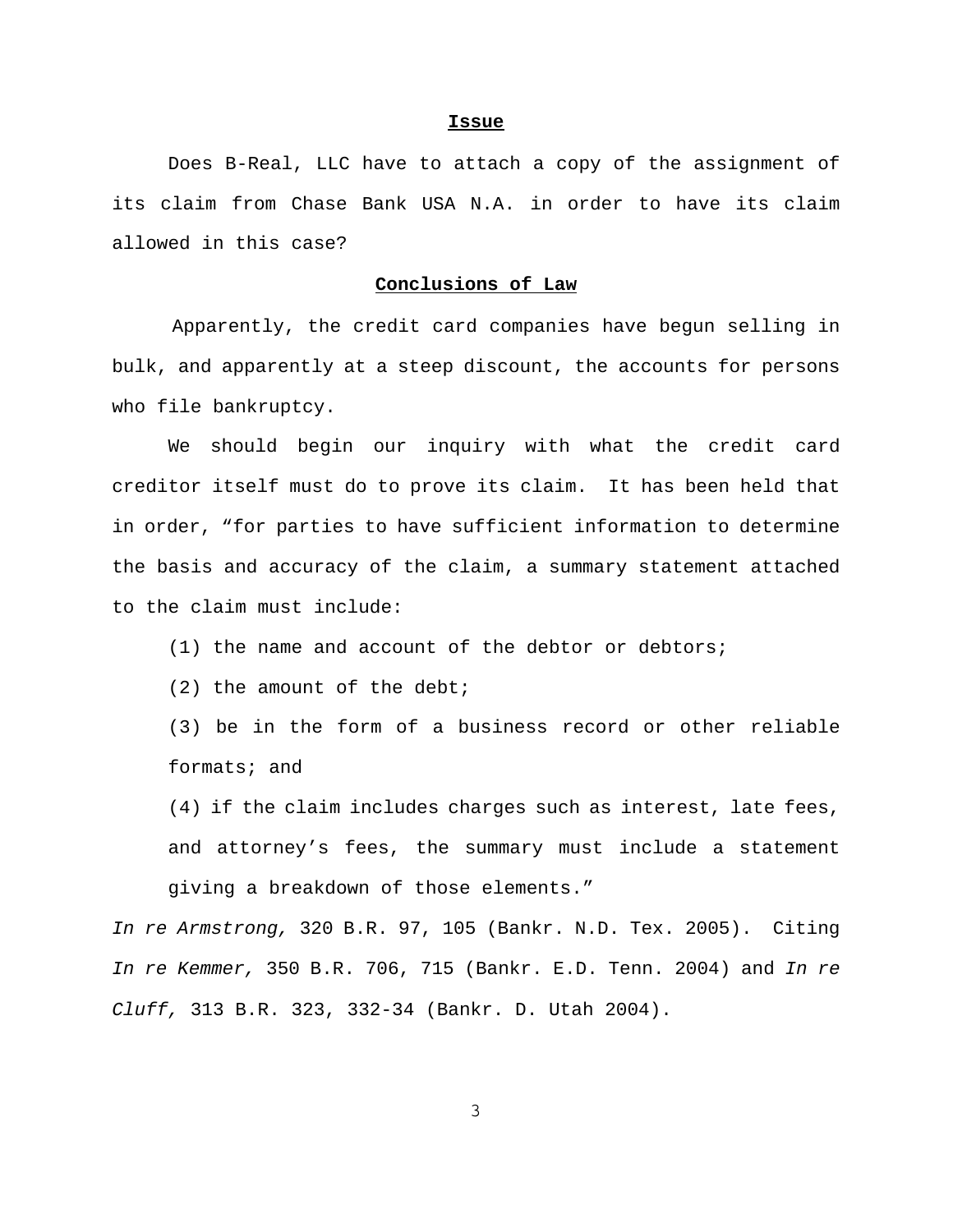As pointed out in those cases, most of this information can be found on the monthly credit card statements that debtors routinely receive prepetition. These monthly account statements have been attached to B-Real's amended proof of claim. They are sufficient for all parties to assure themselves that the claim that is being asserted in the amended claim appears valid and it, therefore, results in giving B-Real's claim *prima facie* status.

The burden of going forward with the evidence then has shifted to the Debtors to produce evidence to rebut the *prima facie* status of the claim. Here the Debtors introduced no evidence concerning the merits of the claim and, therefore, the claim itself must be viewed as allowable.

The issue now becomes whether B-Real's claim should be disallowed since no evidence of assignment from Chase Bank was attached. Some courts have held that, "In the event the claimant is an assignee of a debtor's original creditor, a claimant must attach a signed copy of the assignment and sufficient information to identify the original credit card account." *In re Hughes,* 313 B.R. 205, 212 (Bankr. E.D. Mich. 2004).

Other courts have also held that a claim transferee must attach transfer documents. *In re Armstrong, supra.* at 106. Although not specifically stated, it appears that the claim transferee in *Armstrong* filed the original proof of claim and did not receive an assignment of the proof of claim that was filed.